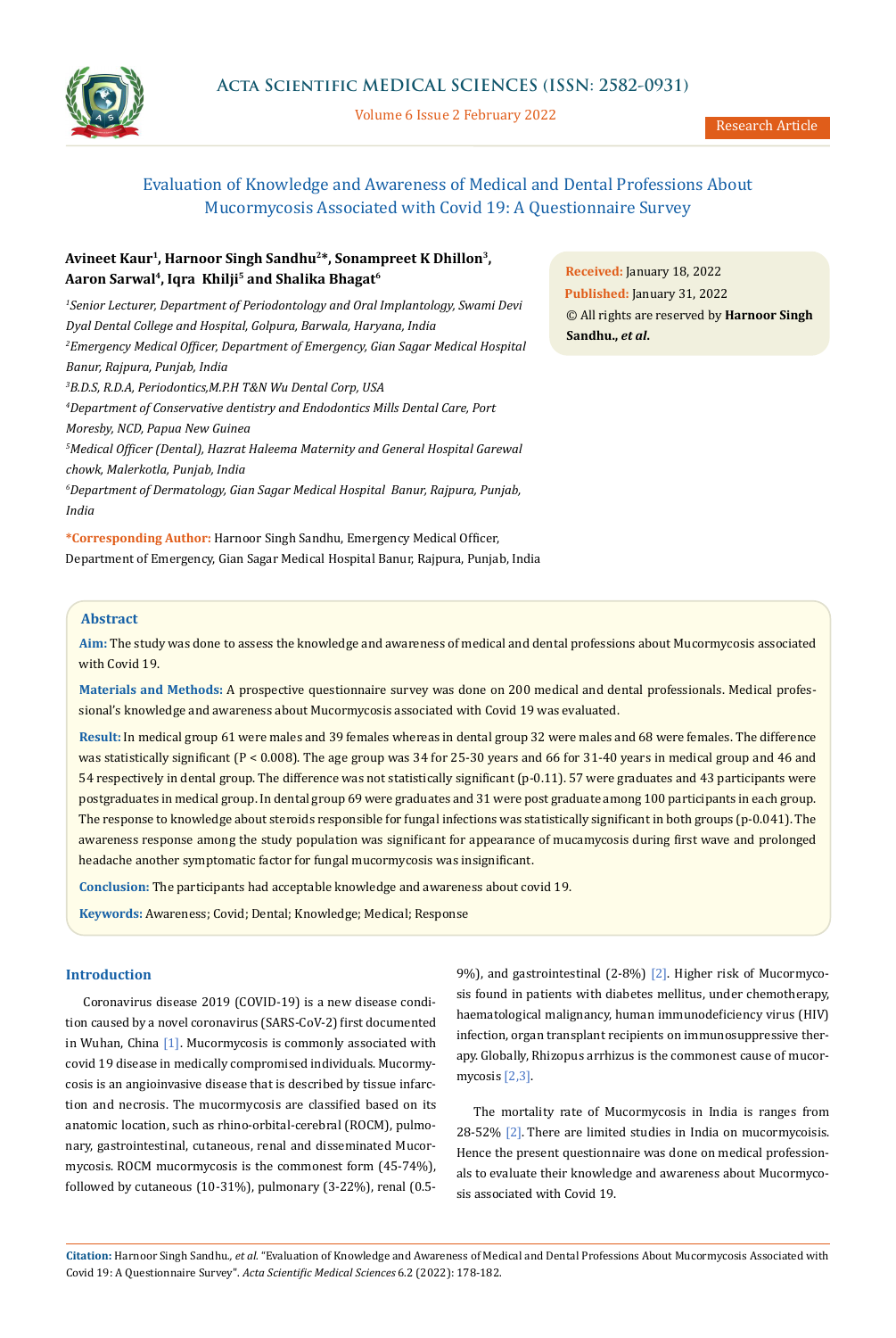**Evaluation of Knowledge and Awareness of Medical and Dental Professions About Mucormycosis Associated with Covid 19: A Questionnaire Survey**

## **Materials and Methods**

This prospective pre tested questionnaire based survey was conducted among 100 each of medical and dental professionals. The study was conducted after attaining the ethical clearance form institutional ethics committee and written informed consent was obtained from the participants.

Demographic data along with education qualification was noted. The study was conducted form Sept 2021 to December 2021. Twenty pre test closed ended self administered questionnaire (10 for knowledge and 10 for awareness) (Table 1) with yes or no option was circulated to medical and dental professionals by e-mail with google form. The questions were structured to evaluate the knowledge and awareness about Mucormycosis following covid 19 among medical and dental professions. The obtained data was statistically evaluated using SPSS statistical softer ware version 21.0 using ANOVA test. P value lesser than 0.5 was considered significant.

#### **Results**

Tables 2 and graphs 1 indicate demographic characteristics of the study population. In medical group 61 were males and 39 females whereas in dental group 32 were males and 68 were females. The difference was statistically significant (P < 0.008). The age group was 34 for 25-30 years and 66 for 31-40 years in medical group and 46 and 54 respectively in dental group. The difference was not statistically significant (p-0.11). 57 were graduates and 43 participants were postgraduates in medical group. In dental group 69 were graduates and 31 were post graduate among 100 participants in each group.

Table 3 and graph 2 indicates comparison of response to knowledge questions among the study population. The knowledge to question no 1 (steroids responsible for fungal infections) was statistically significant in both groups (p-0.041). The response was insignificant for questions Q2 to Q10.

Table 4 and Graph 3 indicate comparison of response to awareness questions among the study population. The awareness response among the study population was significant for appearance of mucamycosis during first wave and prolonged headache another symptomatic factor for fungal mucormycosis (question no 11 and 15). For other questions the response was insignificant.



**Graph 1:** Demographic characteristics of the study population.



**Graph 2:** Comparison of response to knowledge questions among the study population.



**Graph 3:** Comparison of response to awareness questions among the study population.

**Citation:** Harnoor Singh Sandhu*., et al.* "Evaluation of Knowledge and Awareness of Medical and Dental Professions About Mucormycosis Associated with Covid 19: A Questionnaire Survey". *Acta Scientific Medical Sciences* 6.2 (2022): 178-182.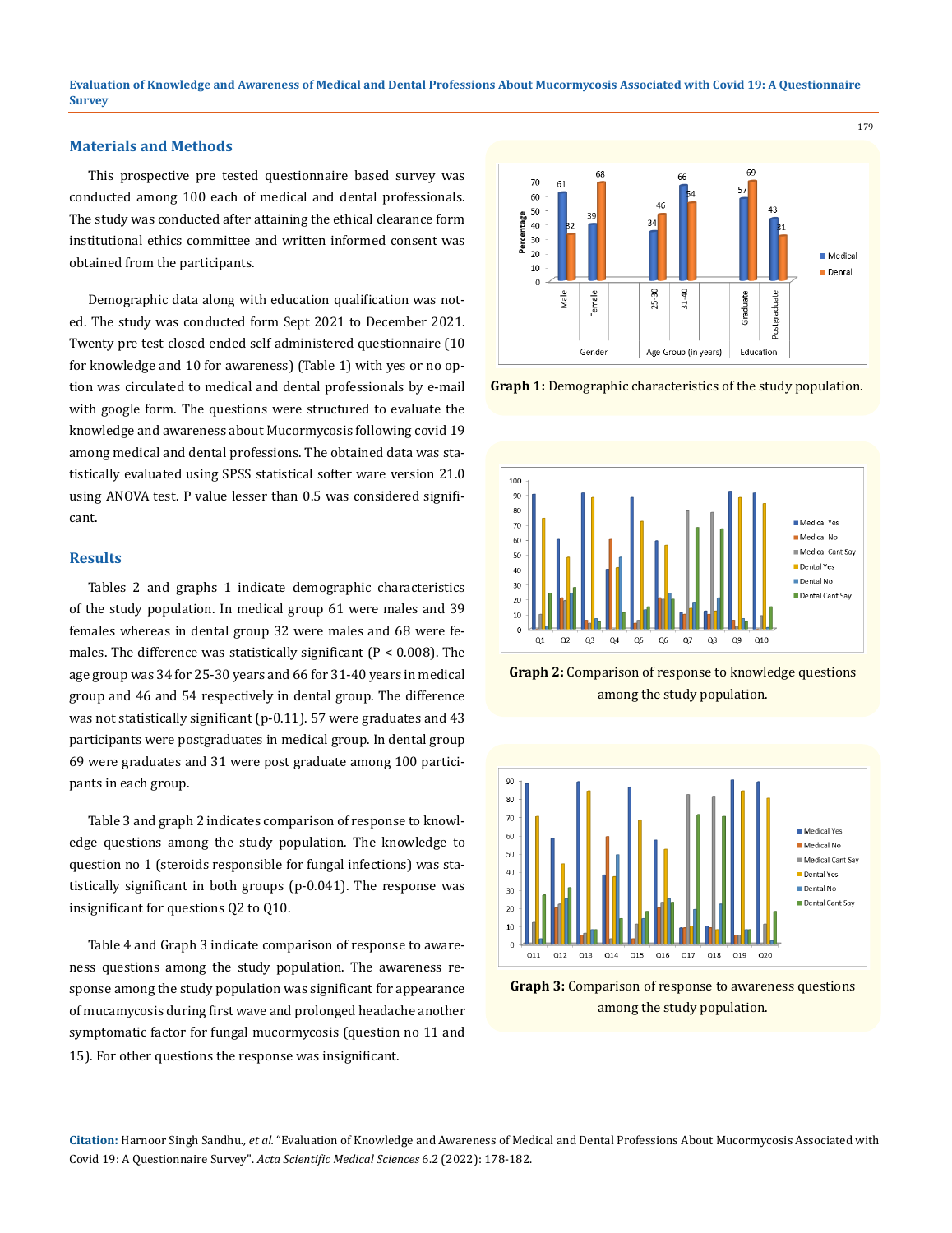**Evaluation of Knowledge and Awareness of Medical and Dental Professions About Mucormycosis Associated with Covid 19: A Questionnaire Survey**

|                |                                                                                                               | 180              |
|----------------|---------------------------------------------------------------------------------------------------------------|------------------|
| S.no           | <b>Questions</b>                                                                                              | <b>Answers</b>   |
| Q1             | Are steroids responsible for fungal infections to become active?                                              | Yes/No/Can't say |
| Q <sub>2</sub> | Does treating mucormycosis require teamwork?                                                                  | Yes/No/Can't say |
| Q <sub>3</sub> | Are sinonasal, orbital and rhinocerebral the most common types of mucormycosis on the rise post<br>Covid-19?  | Yes/No/Can't say |
|                |                                                                                                               |                  |
| Q4             | Are both the young and elderly suffering?                                                                     | Yes/No/Can't say |
| Q <sub>5</sub> | Would awareness among patients lead to their condition being cured earlier?                                   | Yes/No/Can't say |
| Q <sub>6</sub> | Are early referral and intervention both precautionary methods to prevent mucormycosis?                       | Yes/No/Can't say |
| Q7             | Can control of sugar intake to a certain extent be beneficial for prevention of mucormycosis?                 | Yes/No/Can't say |
| Q <sub>8</sub> | Are low immunity, hospitalization and diabetes responsible for a fungal infection to attack?                  | Yes/No/Can't say |
| Q <sub>9</sub> | Are sinuses present in facial bones impacted by mucormycosis?                                                 | Yes/No/Can't say |
| Q10            | Is blackish nasal discharge a symptomatic factor for mucormycosis?                                            | Yes/No/Can't say |
| Q11            | Was it observed in the first wave of COVID-19?                                                                | Yes/No/Can't say |
| Q12            | Do patients tell their dentist first about their toothache rather than other medical professionals?           | Yes/No/Can't say |
| Q13            | Are diabetic patients more prone to fungal infection?                                                         | Yes/No/Can't say |
| Q14            | Is rhinocerebralmucormycosis considered to be the worst type of mucormycosis?                                 | Yes/No/Can't say |
| Q15            | According to neurologists, is prolonged headache another symptomatic factor for fungal mucormycosis?          | Yes/No/Can't say |
| Q16            | According to a diabetologist, do you agree that it is advisable to take iron depression and anti fungal medi- | Yes/No/Can't say |
|                | cation during COVID-19 treatment?                                                                             |                  |
| Q17            | Is clinical evaluation based on ENT surgeon?                                                                  | Yes/No/Can't say |
| Q18            | Mucormycosis can be treated by a team of doctors i.e. ENT surgeon, Ophthalmologist, Neurologist, Endo-        | Yes/No/Can't say |
|                | crinologist, Microbiologist, Dental surgeon, General Physician and Emergency Medical Officers. Do you         |                  |
|                | agree with the statement?                                                                                     |                  |
| Q19            | Should infective tissue be surgically removed?                                                                | Yes/No/Can't say |
| Q20            | Patients who are diabetic, immunosuppressed or that have COVID-19 that have the following symptoms:           | Yes/No/Can't say |
|                | facial pain, swelling or numbness, blackish discoloration over the bridge of nose, toothache, tooth loosen-   |                  |
|                | ing, jaw involvement, blurred or double vision with pain, skin lesions, necrosis, chest pain, and/or pleural  |                  |
|                | effusion should be examined for the possibility of having mucormycosis. Do you agree?                         |                  |

**Table 1:** Questionnaire for knowledge and awareness about mucormycosis.

| <b>Variables</b>     | <b>Medical</b> |      | <b>Dental</b> |      |          |  |
|----------------------|----------------|------|---------------|------|----------|--|
|                      | N              | $\%$ | N             | $\%$ | p value  |  |
| Gender               |                |      |               |      |          |  |
| Male                 | 61             | 61   | 32            | 32   |          |  |
| Female               | 39             | 39   | 68            | 68   | $0.008*$ |  |
| Age Group (in years) |                |      |               |      |          |  |
| 25-30                | 34             | 34   | 46            | 46   |          |  |
| 31-40                | 66             | 66   | 54            | 54   | 0.11     |  |
| Education            |                |      |               |      |          |  |
| Graduate             | 57             | 57   | 69            | 69   |          |  |
| Postgraduate         | 43             | 43   | 31            | 31   | 0.07     |  |
| Total                | 100            | 100  | 100           | 100  |          |  |

**Table 2:** Demographic characteristics of the study population.

\*: Statistically significant.

**Citation:** Harnoor Singh Sandhu*., et al.* "Evaluation of Knowledge and Awareness of Medical and Dental Professions About Mucormycosis Associated with Covid 19: A Questionnaire Survey". *Acta Scientific Medical Sciences* 6.2 (2022): 178-182.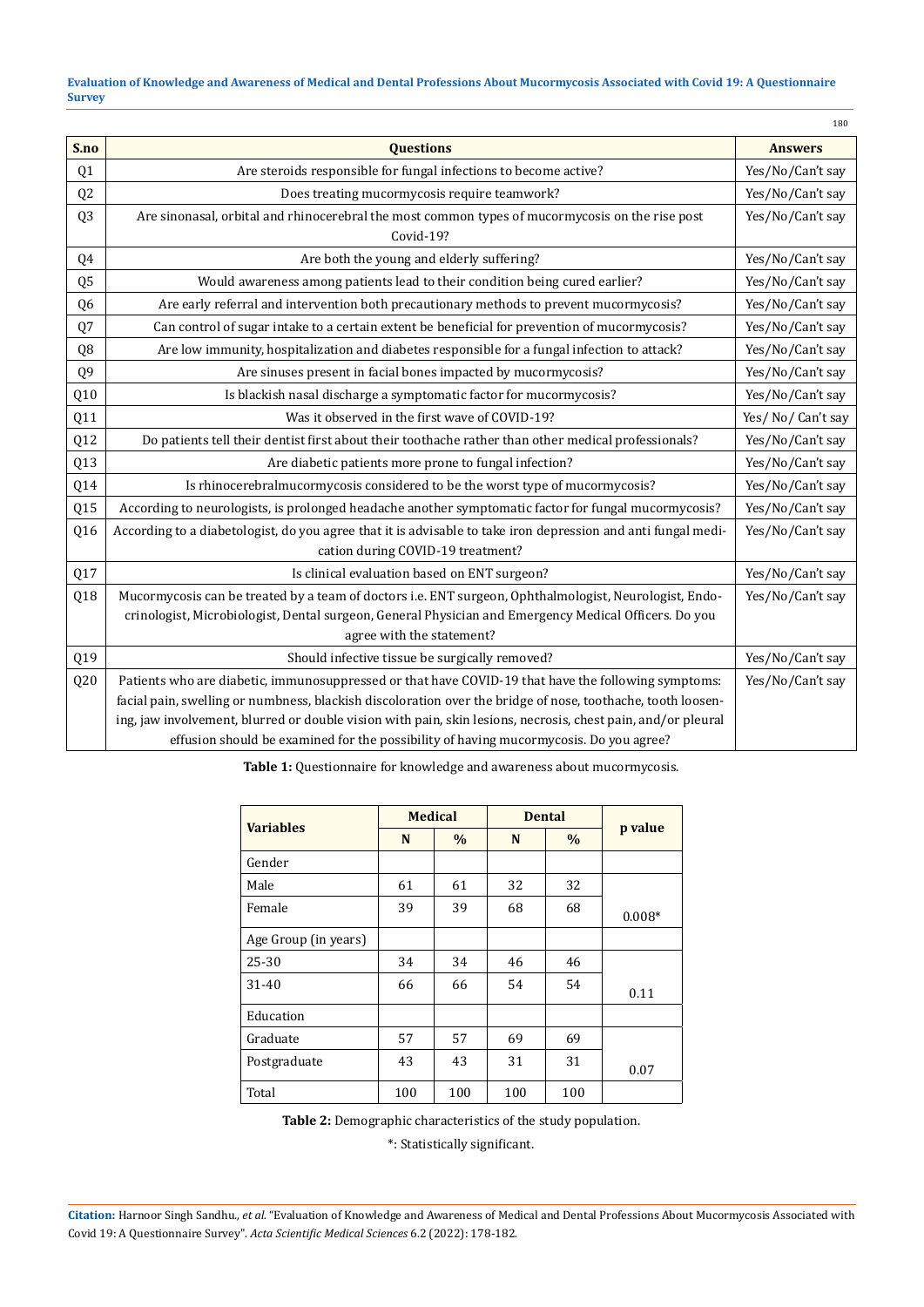#### **Evaluation of Knowledge and Awareness of Medical and Dental Professions About Mucormycosis Associated with Covid 19: A Questionnaire Survey**

|                  |            | <b>Medical</b> |                 |            |           |                 |          |  |
|------------------|------------|----------------|-----------------|------------|-----------|-----------------|----------|--|
| <b>Questions</b> | <b>Yes</b> | <b>No</b>      | <b>Cant Say</b> | <b>Yes</b> | <b>No</b> | <b>Cant Say</b> | p value  |  |
| Q1               | 90         | $\theta$       | 10              | 74         | 2         | 24              | $0.041*$ |  |
| Q <sub>2</sub>   | 60         | 21             | 19              | 48         | 24        | 28              | 0.052    |  |
| Q <sub>3</sub>   | 91         | 6              | 4               | 88         | 7         | 5               | 0.67     |  |
| Q4               | 40         | 60             | $\mathbf{0}$    | 41         | 48        | 11              | 0.18     |  |
| Q <sub>5</sub>   | 88         | 4              | 6               | 72         | 13        | 15              | 0.06     |  |
| Q <sub>6</sub>   | 59         | 21             | 20              | 56         | 24        | 20              | 0.73     |  |
| Q7               | 11         | 10             | 79              | 14         | 18        | 68              | 0.42     |  |
| Q <sub>8</sub>   | 12         | 10             | 78              | 12         | 21        | 67              | 0.11     |  |
| Q <sub>9</sub>   | 92         | 6              | $\overline{2}$  | 88         | 7         | 5               | 0.28     |  |
| Q10              | 91         | $\theta$       | 9               | 84         | 1         | 15              | 0.31     |  |

**Table 3:** Comparison of response to knowledge questions among the study population.

\*: Statistically Significant.

|                  | <b>Medical</b> |                |                 |            |           |                 |          |  |
|------------------|----------------|----------------|-----------------|------------|-----------|-----------------|----------|--|
| <b>Questions</b> | <b>Yes</b>     | N <sub>o</sub> | <b>Cant Say</b> | <b>Yes</b> | <b>No</b> | <b>Cant Say</b> | p value  |  |
| 011              | 88             | $\theta$       | 12              | 70         | 3         | 27              | $0.03*$  |  |
| Q12              | 58             | 20             | 22              | 44         | 25        | 31              | 0.16     |  |
| 013              | 89             | 5              | 6               | 84         | 8         | 8               | 0.76     |  |
| 014              | 38             | 59             | 3               | 37         | 49        | 14              | 0.17     |  |
| Q15              | 86             | 3              | 11              | 68         | 14        | 18              | $0.022*$ |  |
| Q16              | 57             | 20             | 23              | 52         | 25        | 23              | 0.53     |  |
| Q17              | 9              | 9              | 82              | 10         | 19        | 71              | 0.26     |  |
| 018              | 10             | 9              | 81              | 8          | 22        | 70              | 0.10     |  |
| 019              | 90             | 5              | 5               | 84         | 8         | 8               | 0.46     |  |
| Q20              | 89             | $\mathbf{0}$   | 11              | 80         | 2         | 18              | 0.34     |  |

**Table 4:** Comparison of response to awareness questions among the study population.

\*: Statistically Significant.

## **Discussion**

Fungal co-infection is a documented complication of respiratory virus infections, with raising mortality and morbidity, but can be readily treated with early diagnoses  $[4]$ . Mucormycosis is an opportunistic infection caused by Mucorales [5]. Mucor fungi responsible for mucormycosis are nonpathogenic but may present as an opportunistic infection in patients with medically compromised conditions [6]. Pulmonary Mucormycosis caused by Mucorales is a highly lethal invasive fungal infection usually found in immunocompromised patients [5].

The present questionnaire study was done the evaluated the knowledge and awearness about Mucormycosis among medical and dental professionals. We found acceptable knowledge and awareness about Mucormycosis following second wave.

[Oladele.](https://www.ncbi.nlm.nih.gov/pubmed/?term=Oladele%20R%5BAuthor%5D&cauthor=true&cauthor_uid=33117491), *et al*. assessed the knowledge and awareness of invasive fungal infections amongst resident doctors in Nigeria, across 7 tertiary hospitals in 5 geopolitical zones. They concluded that the knowledge and awareness was acceptable and there is need of training for resident doctors [7].

**Citation:** Harnoor Singh Sandhu*., et al.* "Evaluation of Knowledge and Awareness of Medical and Dental Professions About Mucormycosis Associated with Covid 19: A Questionnaire Survey". *Acta Scientific Medical Sciences* 6.2 (2022): 178-182.

181